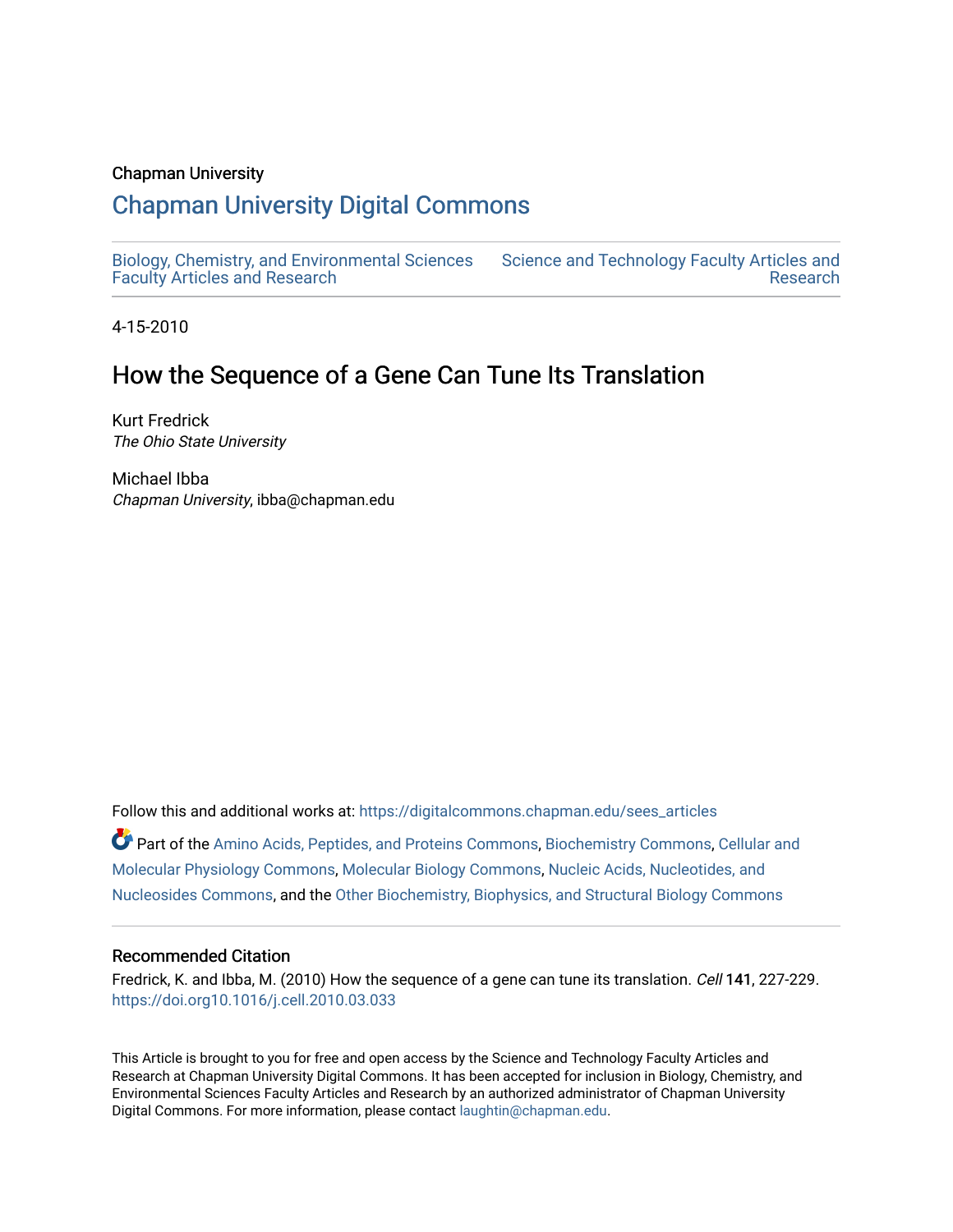# How the Sequence of a Gene Can Tune Its Translation

# **Comments**

NOTICE: this is the author's version of a work that was accepted for publication in *Cell*. Changes resulting from the publishing process, such as peer review, editing, corrections, structural formatting, and other quality control mechanisms may not be reflected in this document. Changes may have been made to this work since it was submitted for publication. A definitive version was subsequently published in Cell, volume 141, in 2010.<https://doi.org/10.1016/j.cell.2010.03.033>

The Creative Commons license below applies only to this version of the article.

# Creative Commons License



This work is licensed under a [Creative Commons Attribution-Noncommercial-No Derivative Works 4.0](https://creativecommons.org/licenses/by-nc-nd/4.0/) [License](https://creativecommons.org/licenses/by-nc-nd/4.0/).

Copyright Elsevier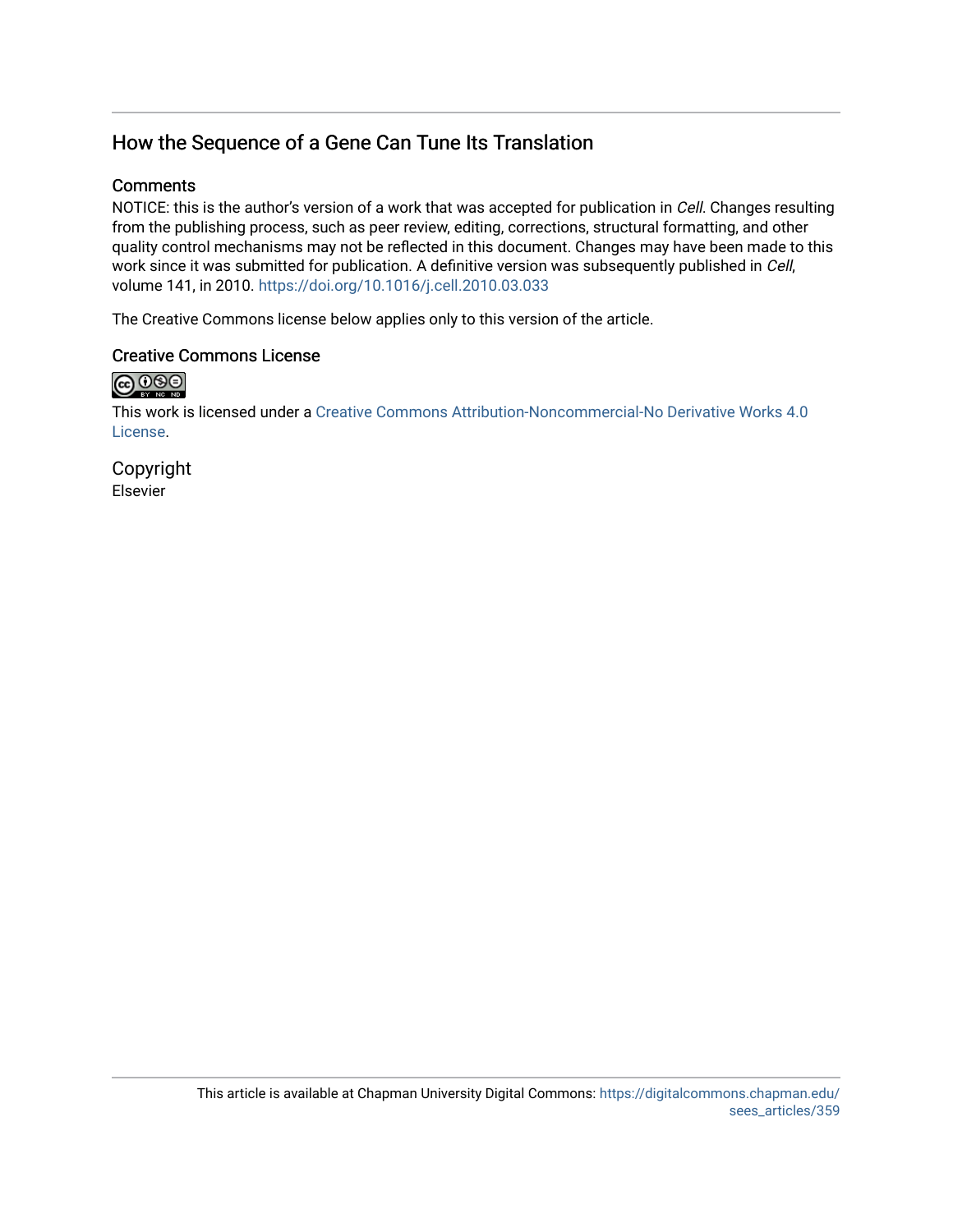

# NIH Public Access **Author Manuscript**

*Cell*. Author manuscript; available in PMC 2011 April 16.

Published in final edited form as:

*Cell*. 2010 April 16; 141(2): 227–229. doi:10.1016/j.cell.2010.03.033.

# **How the sequence of a gene can tune its translation**

#### **Kurt Fredrick** and **Michael Ibba**

Department of Microbiology, Ohio State Biochemistry Program, and Center for RNA Biology, The Ohio State University, Columbus, Ohio 43210, USA

# **Abstract**

Sixty-one codons specify 20 amino acids offering cells many options for encoding a polypeptide sequence. Two new studies (Cannarozzi et al, 2010, Tuller et al., 2010) now foster the idea that patterns of codon usage can control ribosome speed, fine-tuning translation to increase the efficiency of protein synthesis.

> Just about every molecular biologist, intentionally or not, has conducted experiments on the roles of codon usage during translation. For example, to prepare a protein of interest, a foreign gene might be expressed in a heterologous host like the bacterium Escherichia coli, but disappointingly either no protein is produced or the resulting product is inactive. There are numerous possible reasons such experiments fail, but one that can usually be excluded from these is that the genetic code differs between the host and the foreign organism. With very few exceptions, the genetic code is universal – no matter how evolutionarily distant two organisms are, they will always use the same combination of nucleotide triplets (codons) to encode the same amino acids. That being said, the universality of the genetic code comes with a few caveats. There are not twenty codons, but up to 61. As a consequence, some amino acids are encoded multiple times within the genetic code whereas others are not. For example, there are six different codons for leucine, but only two for lysine. These codons, with different sequences, but coding for the same amino acid, are termed synonymous codons. The frequency with which different synonymous codons are used for a particular amino acid varies greatly between different organisms – the phenomenon is referred to as codon usage. Understanding differences in codon usage, and making appropriate adjustments, can help to improve yields when trying to express foreign proteins, but the varying success and unpredictability of these approaches suggests that we don't yet understand all the rules guiding translation. One longstanding idea is that the order with which codons are used is far from random. Examining individual mRNA sequences to try and identify patterns in codon choice has yielded relatively little information. Recent studies have instead focused on searching for genome-wide trends in codon choice, with increasingly striking results as clear patterns start to emerge. These include roles for codon selection in protein folding (e.g. Zhang et al., 2009) and, as described in this issue of *Cell*, potential functions in controlling translation elongation (Cannarrozzi et al., 2010; Tuller et al., 2010).

<sup>© 2010</sup> Elsevier Inc. All rights reserved.

Correspondence to: Dr. Michael Ibba, Dr. Kurt Fredrick, Department of Microbiology, The Ohio State University, 318 West 12th Avenue, Columbus, Ohio 43210-1292, ibba.1@osu.edu, fredrick.5@osu.edu.

**Publisher's Disclaimer:** This is a PDF file of an unedited manuscript that has been accepted for publication. As a service to our customers we are providing this early version of the manuscript. The manuscript will undergo copyediting, typesetting, and review of the resulting proof before it is published in its final citable form. Please note that during the production process errors may be discovered which could affect the content, and all legal disclaimers that apply to the journal pertain.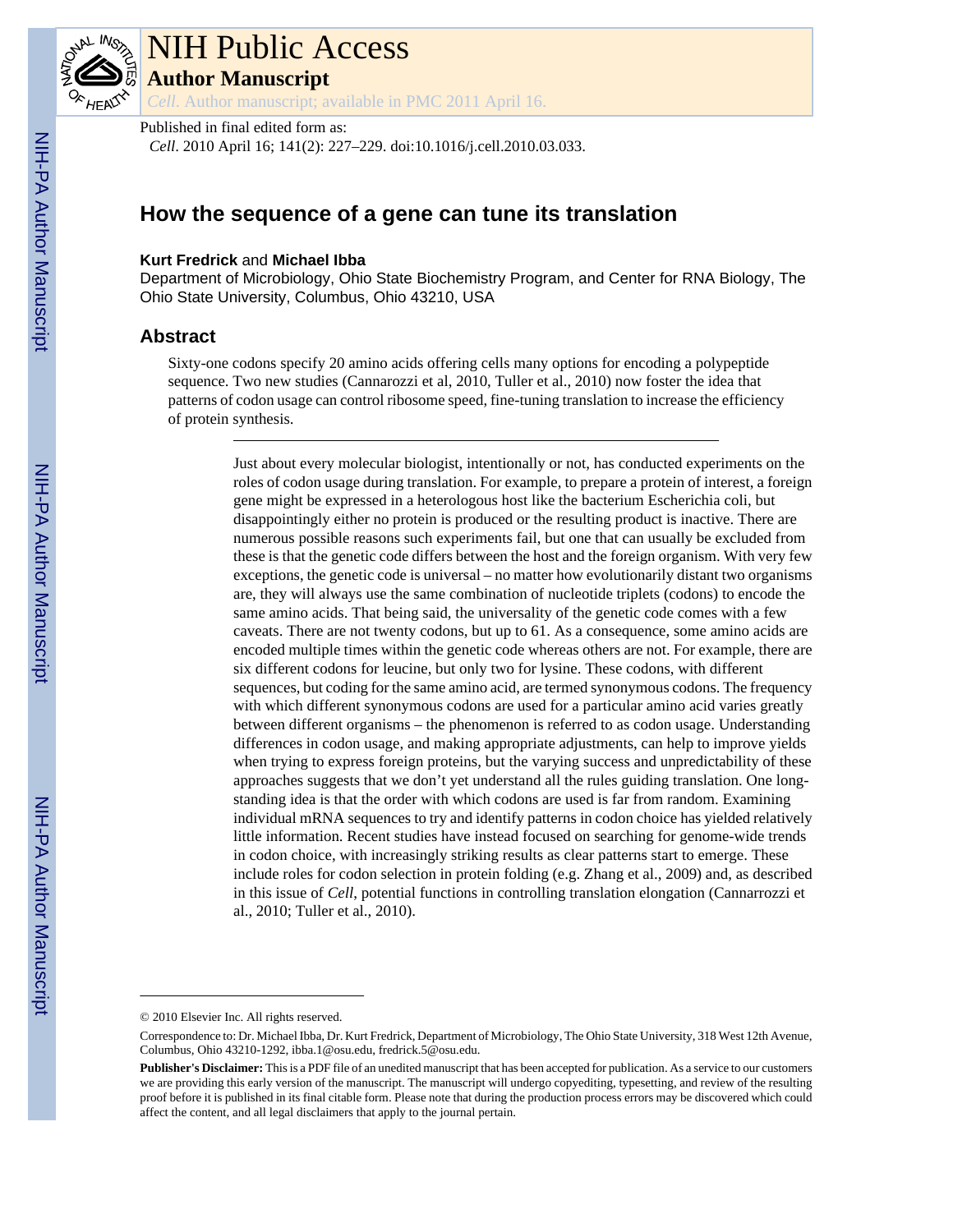### **Translation speed varies over mRNA length**

One of the first questions to arise when considering the possible effects of altering codon usage is how it might impact the rate at which an mRNA is translated. The notion that translation rates can change for different regions within a single mRNA, and in so doing facilitate processes such as frame shifting or the folding of nascent polypeptides, has been discussed in the literature for some time and has recently garnered additional experimental support (Siller et al., 2010; Zhang et al., 2009). To get a more global picture of translation rates, Tuller and colleagues first set out to estimate how efficiently each individual codon is translated in a particular gene, based upon the predicted availability of the corresponding tRNA. Similar approaches have been applied before and averaged over individual genes, but never codon-by-codon over an entire transcriptome. To further refine the analysis, Tuller *et al.* also factored in whether or not translation of a codon required a perfect codon-anticodon match (more efficient) or a codonanticodon wobble interaction (less efficient). The final adjustment compared to earlier studies was to take advantage of recent technological advances to measure global cellular tRNA pools (Zaborske et al., 2009) and to use these values when calculating tRNA availability. For yeast grown on rich medium, there was a robust correlation between actual tRNA abundance and tRNA gene copy number. Extrapolating from this finding allowed the authors to broaden their studies to organisms other than yeast. One qualification here is that whereas this correlation between copy number and tRNA abundance holds true under some conditions, there are other cellular states where this may not reflect the charging of tRNAs with their appropriate amino acids (Dittmar et al., 2005; Elf et al., 2003). When all of these factors are taken into consideration, conserved patterns start to emerge both within a single organism's transcriptome as well as across species. The most obvious finding is that the speed of translation is predicted to be slow during the first 30–50 codons (the "ramp"), and then to increase to a plateau level for the remainder of the gene (Figure 1A). Support for this model comes from the striking correlation between profiles of ribosome density along mRNAs predicted computationally and those observed experimentally (Ingolia et al., 2009). The clear exception to this rule is for the second codon, which is predicted to be translated at a higher rate than the surrounding codons, thereby promoting rapid release and recycling of the initiator tRNA.

What purpose could this ramp play in translation? Slowing translation elongation immediately after initiation would effectively generate more uniform spacing between ribosomes further down the mRNA, which should prevent ribosome congestion and promote efficient protein synthesis. The ramp is predominantly associated with highly-expressed genes, consistent with a role for the ramp in increasing product yield amid heavy ribosome traffic. Traffic jams in translation, and also in transcription (Ehrenberg et al., 2010), can decrease processivity and increase stalling and termination, providing precedence for the idea that the ramp increases the overall efficiency of protein synthesis. Although this hypothesis is attractive, it remains to be tested experimentally. Another potential role for the ramp involves protein folding. The length of the ramp corresponds remarkably well to the length of polypeptide needed to fill the exit tunnel of the ribosome (Ban et al., 2000), so the nascent peptide chain should emerge from the ribosome as it transitions from the slow (ramp) stage to the fast stage of elongation. This raises the possibility that the ramp might somehow facilitate interactions between the emerging peptide and the chaperone proteins, thereby increasing the fraction of correctly folded product. This idea will also be worth investigating experimentally.

The importance of the ramp may explain why foreign gene expression sometimes fails – the ramp's function would diminish or disappear in heterologous systems due to changes in tRNA availability (Tuller et al., 2010). The need to compensate for the absence of ramps by slowing down translation might contribute both to anecdotal "cures" for increasing foreign protein production (e.g., lowering growth temperature) and to more rational recoding-based approaches (Siller et al., 2010). It also may help to explain why the over-expression of rare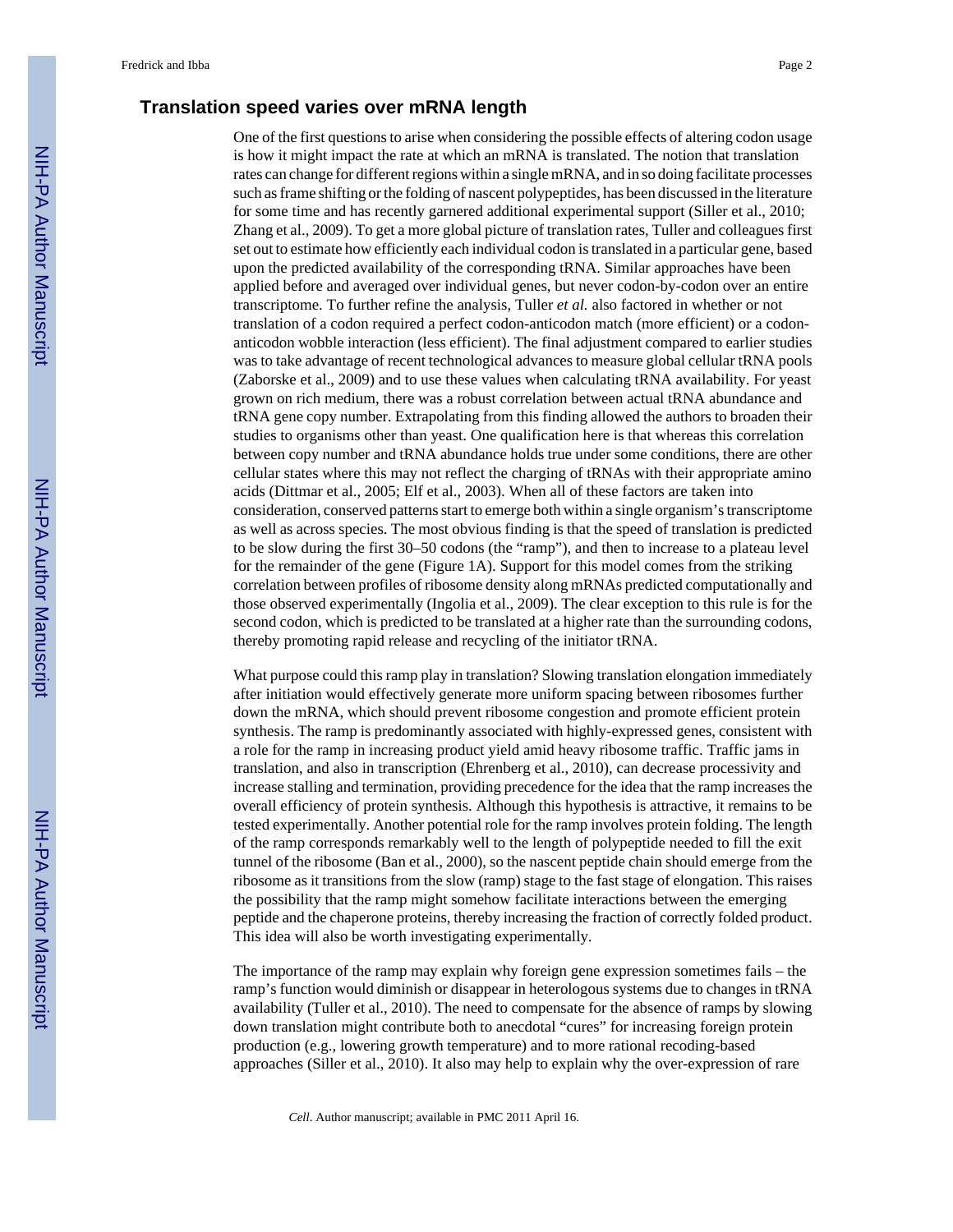tRNAs, another common strategy to improve foreign protein production, does not always work and can even be counterproductive. In some cases, rare codons can indeed be problematic as the scarcity of the corresponding tRNA may lead to premature termination; in other examples excessive over-expression of a low abundance tRNA could significantly change the translation efficiency of certain codons thereby disrupting the ramp to the detriment of protein synthesis.

Although the effects of the ramp on the early rounds of elongation may indeed help to tune translation, it is important to keep in mind that the rate of product yield for a given mRNA is strictly governed by the rate of initiation. Kudla *et al.* (2009) recently examined the effects of synonymous codon substitutions on the efficiency of translation of a gene encoding green fluorescent protein in *E. coli*. They found that the sequence at the beginning of the gene strongly influenced translation, and that the expression level was inversely correlated with predicted mRNA secondary structure. These data are consistent with other studies pointing to the importance of mRNA structure in controlling translation initiation (de Smit and van Duin, 2003; Studer and Joseph, 2006). As the regions defined by Kudla *et al.* and Tuller *et al.* overlap, the nucleotide sequence in this region may control initiation and/or early elongation, depending on the particular gene.

# **Finding order from degeneracy**

The genetic code is degenerate, that is to say it can use many different combinations of codons to make exactly the same protein. The 61 codons that encode the 20 standard amino acids are not equally abundant in mRNA. Within synonymous sets, some codons are used far more frequently than others, and the limited strategic use of rare codons can sometimes be exploited for regulatory purposes (Chandra and Chater, 2008). The discovery of ramps emphasizes that codon choice is not uniform, but is instead highly selected and broadly conserved (Tuller et al., 2010). In a related vein, Cannarrozzi and colleagues describe a different pattern of codon usage in yeast that appears to reflect differences in translation rate (Cannarrozzi et al., 2010). They find that when an amino acid recurs in a protein (for instance, xLxxL) there is a strong tendency to use the same codon the second time as for the first occurrence of the amino acid. This predisposition towards selecting particular codons rather than arbitrarily choosing one from the synonymous set has important implications for the dynamics of mRNA translation and the protein synthesis machinery.

Cannarrozzi and colleagues focused on groups of codons that encode the same amino acid, and asked whether these synonymous codons were randomly or non-randomly ordered along genes. In so doing, they were able to analyze all consecutive synonymous codon pairs in the yeast genome. What this revealed was that identical codons have a strong tendency to be used again when an amino acid recurs, and if the same codon is not reused, there is instead a bias towards the most closely related synonymous wobble codons. This observed reuse of codons, termed "auto-correlation," is not simply the result of the most frequent codons accumulating in genes, as rare codons are just as likely to be reused as common ones. These highly conserved patterns suggest that reusing codons may benefit translation in some way, a notion reinforced by the frequent reuse of rare codons in highly expressed genes. This trend extends to larger groups of genes. For example, regulons that are highly upregulated under certain conditions, such as those involved in cell cycle progression and environmental stress responses, showed the strongest correlations in sequential codon usage. The overall model that emerges from these and other analyses performed by the authors is that, simply put, codon reuse may provide an effective mechanism to speed up translation. To put this model to the test, the authors engineered reporter genes in which the synonymous codons were either positionally autocorrelated or anti-correlated (i.e., the two opposite extremes of their model) (Figure 1B). These reporter genes encoded the identical protein and had an identical total codon composition– only the arrangement of the synonymous codons differed. These genes were expressed in yeast

*Cell*. Author manuscript; available in PMC 2011 April 16.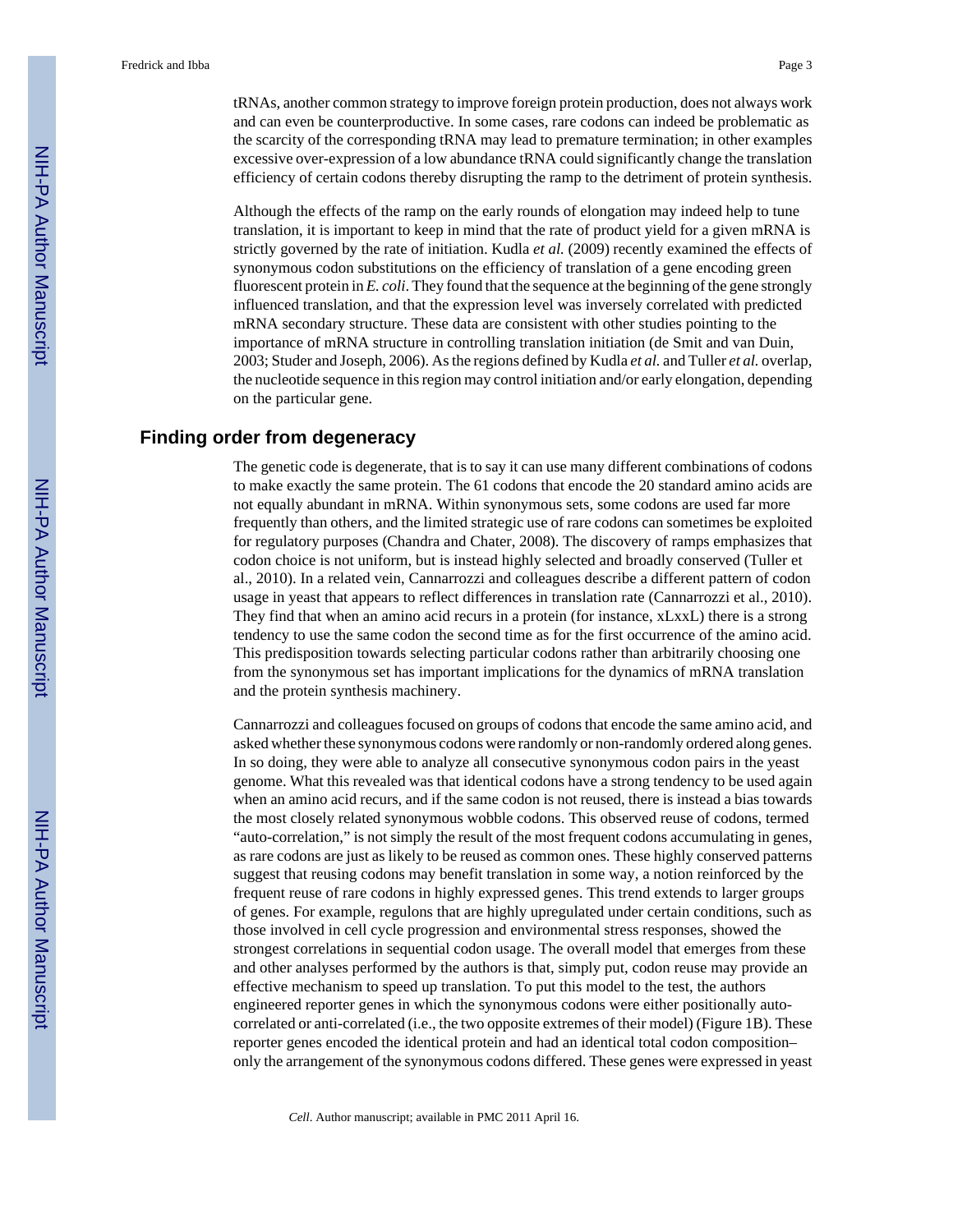cells in the presence of radiolabeled amino acids, the cells were lysed, and the translation products (partial and complete) were purified from the remainder of the lysate using an Nterminal epitope tag. These translation products were separated using SDS-PAGE, and the size distribution of the nascent chains allowed ribosome density along each mRNA to be compared. It was found that the reporter mRNAs with auto-correlated codons had lower ribosome density than their counterparts with anti-correlated codons. Because ribosome density is inversely proportional to elongation rate, the authors could deduce that translation on auto-correlated mRNA was substantially (~30%) faster than on anti-correlated mRNA.

This significant increase in the speed of translation achieved by the appropriate arrangement of codons has important implications for how the translation machinery functions. To achieve the higher translation speed that comes from correlating codon choices, the availability of the corresponding tRNAs may need to be greater. To assess the availability of tRNAs during highspeed translation, Cannarrozzi *et al.* modeled a number of different scenarios in several eukaryotes, and also took into account the effect of distance between synonymous codons on the degree of auto-correlation. They concluded that the advantage to codon reuse comes from an ability to reuse the corresponding tRNA. This implies that the tRNA molecules exiting the ribosome remain associated with the translational machinery so that they are readily available when the next identical codon comes along. This model necessitates that the enzymes responsible for attaching amino acids to tRNAs, the aminoacyl-tRNA synthetases, are also associated with ribosomes. Extensive evidence exists that the aminoacyl-tRNA synthetases form ordered complexes in eukaryotes (Deutscher, 1984; Mirande et al., 1985), and that these complexes associate with ribosomes (Kaminska et al., 2009). Moreover, it has recently been shown that these complexes can increase translation rates by promoting the "channeling" of charged tRNAs to the ribosome for protein synthesis (Kyriacou and Deutscher, 2008), which is highly consistent with the model of Cannarrozzi and coworkers. One interesting issue that remains to be explored is how these models will play out in bacteria, where translation rates are substantially higher but evidence for channeling is scant at best.

#### **Perspectives**

The studies of Cannarrozzi, Tuller and their colleagues provide evidence that the pattern of codon usage modulates the rate of protein synthesis, and suggest how this might be exploited on the genome scale to fine-tune the efficiency with which certain sets of genes are translated. These effects may also be accentuated by translation factors, thereby providing an additional layer of regulation. For example, the translation factor eIF5A is known to increase the efficiency of translation (Saini et al., 2009), and how this and other factors could potentially change the gradient of a ramp or alter the impact of codon correlation is of significant interest. Further modulation of ramps and codon correlation effects may also be provided by isodecoder tRNAs, that is, tRNAs with identical anticodons but otherwise diverse primary sequences. Recent studies have shown that huge numbers of isodecoders exist in eukaryotes. There are approximately 270 isodecoders in the human genome alone (Geslain and Pan, 2010), and variations in the expression of these tRNAs may further heighten the codon-dependent changes in translation efficiency predicted by Tuller, Cannarrozzi and their colleagues (Cannarrozzi et al., 2010; Tuller et al., 2010).

#### **Acknowledgments**

This work was supported by grants from the National Institutes of Health (GM 072528 to KF; GM 065183 to MI).

## **REFERENCES**

Ban N, Nissen P, Hansen J, Moore PB, Steitz TA. Science 2000;289:905–920. [PubMed: 10937989]

*Cell*. Author manuscript; available in PMC 2011 April 16.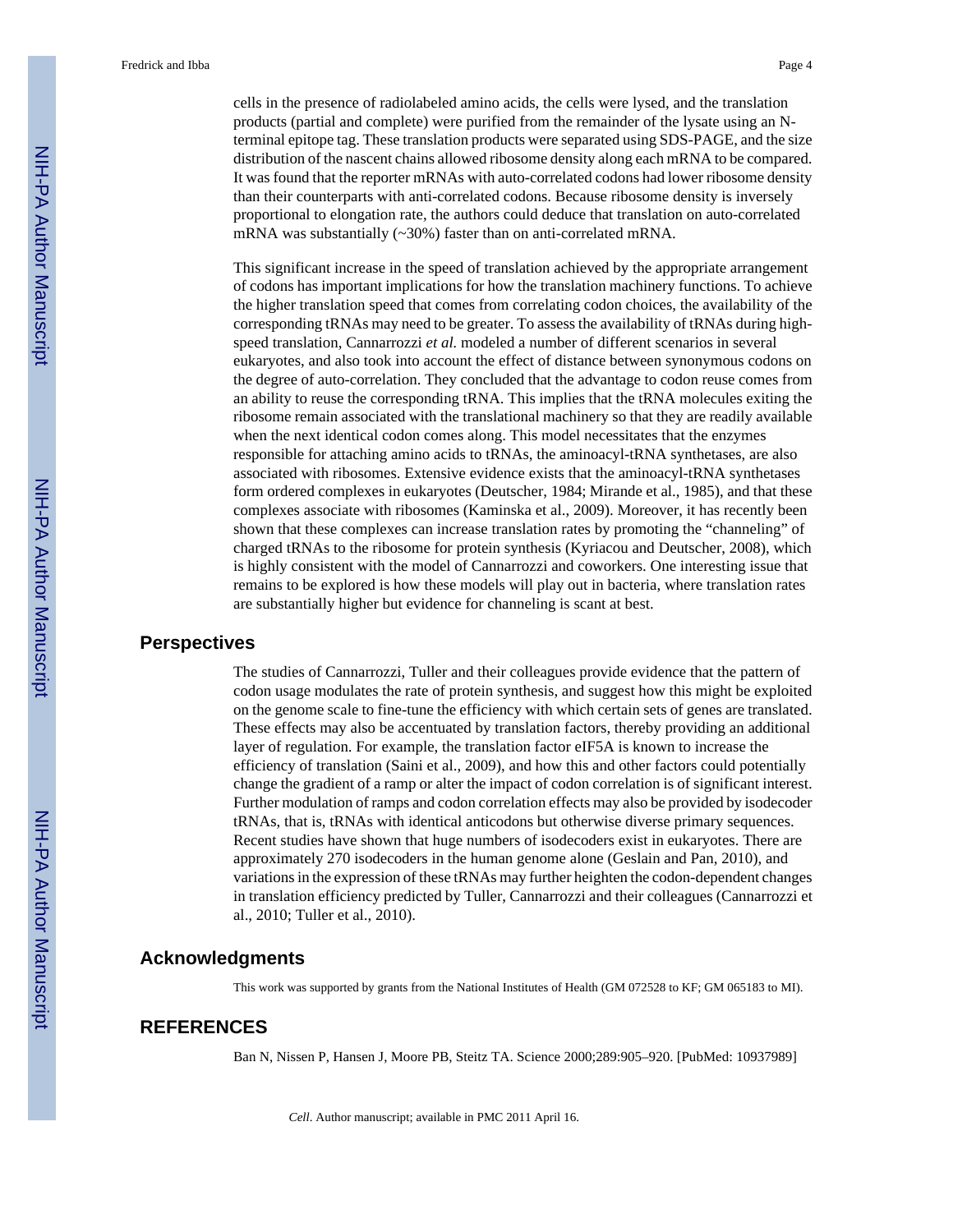Fredrick and Ibba Page 5

Cannarrozzi G, Schraudolph NN, Faty M, von Rohr P, Friberg MT, Roth AC, Gonnet P, Gonnet G, Barral Y. Cell. 2010 In Press.

de Smit MH, van Duin J. J Mol Biol 2003;331:737–743. [PubMed: 12909006]

- Dittmar KA, Sorensen MA, Elf J, Ehrenberg M, Pan T. EMBO Rep 2005;6:151–157. [PubMed: 15678157]
- Ehrenberg M, Dennis PP, Bremer H. Biochimie 2010;92:12–20. [PubMed: 19835927]

Elf J, Nilsson D, Tenson T, Ehrenberg M. Science 2003;300:1718–1722. [PubMed: 12805541] Geslain R, Pan T. J Mol Biol 2010;396:821–831. [PubMed: 20026070]

- Ingolia NT, Ghaemmaghami S, Newman JR, Weissman JS. Science 2009;324:218–223. [PubMed: 19213877]
- Kaminska M, Havrylenko S, Decottignies P, Le Marechal P, Negrutskii B, Mirande M. J Biol Chem 2009;284:13746–13754. [PubMed: 19289464]

Kudla G, Murray AW, Tollervey D, Plotkin JB. Science 2009;324:255–258. [PubMed: 19359587]

Kyriacou SV, Deutscher MP. Mol Cell 2008;29:419–427. [PubMed: 18313381]

Mirande M, Le Corre D, Waller JP. Eur J Biochem 1985;147:281–289. [PubMed: 3971983]

Saini P, Eyler DE, Green R, Dever TE. Nature 2009;459:118–121. [PubMed: 19424157]

Siller E, Dezwaan DC, Anderson JF, Freeman BC, Barral JM. J Mol Biol. 2010 doi:10.1016/j.jmb. 2009.12.042.

- Tuller T, Carmi A, Vestsigian K, Navon S, Dorfan Y, Zaborske J, Pan T, Dahan O, Furman I, Pilpel Y. Cell. 2010 In Press.
- Zaborske JM, Narasimhan J, Jiang L, Wek SA, Dittmar KA, Freimoser F, Pan T, Wek RC. J Biol Chem 2009;284:25254–25267. [PubMed: 19546227]
- Zhang G, Hubalewska M, Ignatova Z. Nat Struct Mol Biol 2009;16:274–280. [PubMed: 19198590]

Chandra G, Chater K. Antonie van Leeuwenhoek 2008;94:111–126. [PubMed: 18320344]

Deutscher MP. J Cell Biol 1984;99:373–377. [PubMed: 6746733]

Studer SM, Joseph S. Mol Cell 2006;22:105–115. [PubMed: 16600874]